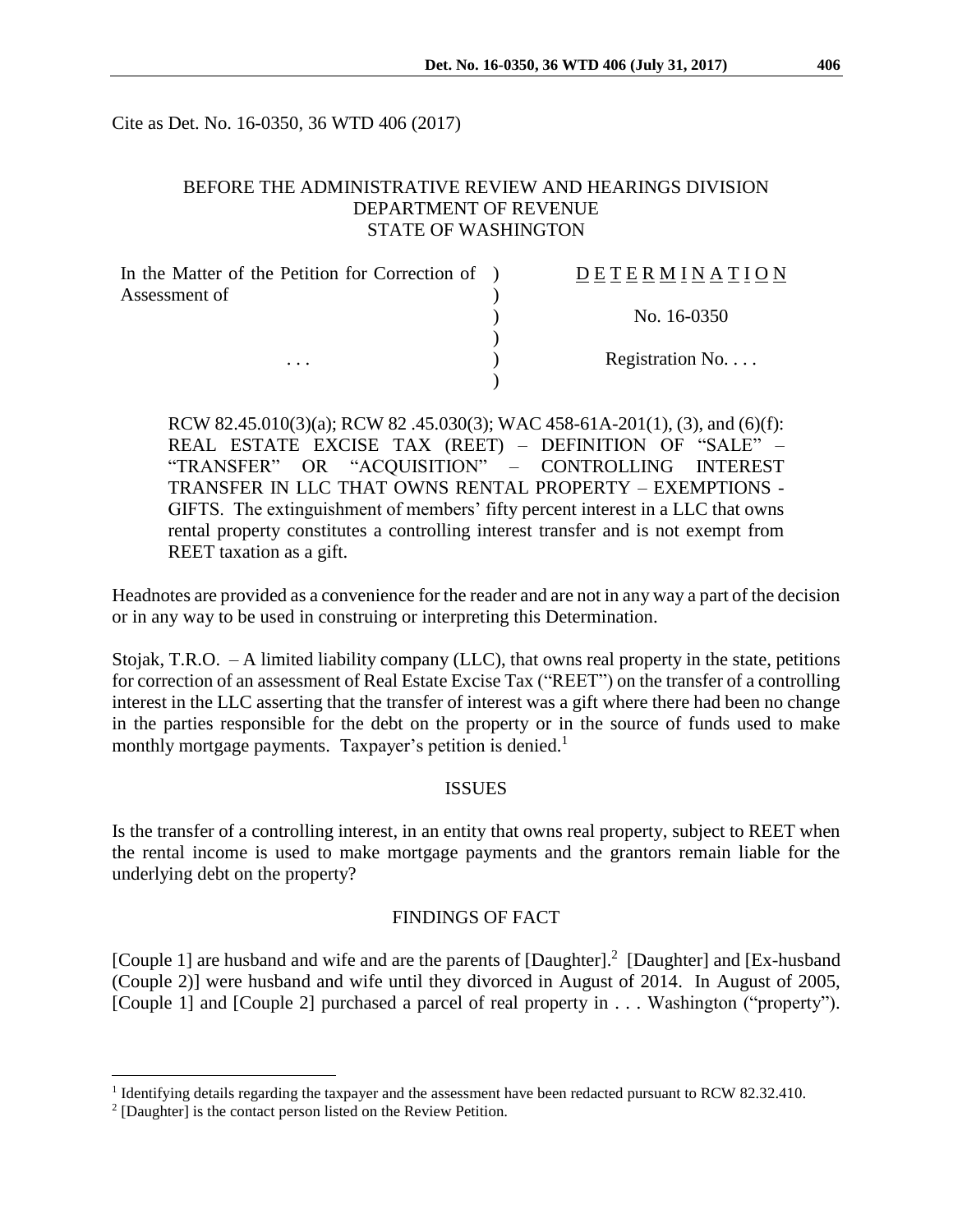The property was financed through a mortgage from . . . whereby all four individuals were borrowers on the loan.<sup>3</sup> The property has at all times been maintained as a rental property.

In December of 2009, [Couple 1] and [Couple 2] formed a member-managed Washington LLC . . . 4 ("the LLC") in which each individual held a twenty-five percent interest. Upon formation, ownership in the property was transferred to the LLC pursuant to a statutory warranty deed. Subsequently, in December of 2009, all interests in the LLC were assigned to . . . ("the Partnership").

In July of 2014,<sup>5</sup> the Partnership was dissolved and all interests in the LLC held by the Partnership reverted back to the LLC. In August of 2014, [Ex-husband's] interest in the LLC was assigned to [Daughter] pursuant to divorce proceedings. On January 1, 2015, the [Couple 1] transferred each of their respective interests in the LLC to [Daughter] pursuant to an Assignment of Limited Liability Interests ("Assignment") rendering her the sole remaining member. The Assignment included the following language:

Whereas . . . a Washington limited Liability company . . . [(Company), has] been the subject of ambiguous ownership;

Whereas, the member(s) and manager(s) of [Company] desire to clarify ownership of [Company], and Assignors (defined herein) desire to gift their interests in . . . Company to [Daughter.]

On December 10, 2015, [Daughter] renewed the LLC's business license indicating that the LLC owned real property in Washington and that there had been a transfer of a controlling interest. The Department of Licensing notified the Department of Revenue ("Department"), and on January 6, 2016, the Special Programs Division ("Special Programs") of the Department sent an inquiry letter to the LLC. The letter requested completion of a controlling interest affidavit and informed the LLC that if it failed to submit the affidavit, it would be assessed REET based on the information currently available.

In response to Special Programs' inquiry, [Daughter] completed a REET Affidavit Controlling Interest Transfer Return and a REET Supplemental Statement ("Supplemental Statement"). [Daughter] indicated on the Supplemental Statement that the transfer of interests reported on the LLC's renewal report was a gift without consideration, and therefore, not subject to REET. [Daughter] checked line 2.B.3. on the Supplemental Statement attesting that "Grantee (buyer) has made and will continue to make 100% of the payments on total debt of \$ . . . and has not paid grantor (seller) any consideration towards equity," and therefore, no tax is due.

Special Programs held several phone calls and exchanged multiple emails with the LLC's representative requesting additional documentation, including mortgage statements, bank statements, the divorce decree from the [Couple 2's] divorce, and any other documents relevant to

 $\overline{a}$ 

<sup>&</sup>lt;sup>3</sup>... services the loan.

 $4$  The address of the relevant property is . . . WA . . . .

 $<sup>5</sup>$  [Daughter] stated, in an August 8, 2016 email, that she did not recall the exact date of dissolution. Secretary of State</sup> Website lists the date of dissolution as July 2, 2014.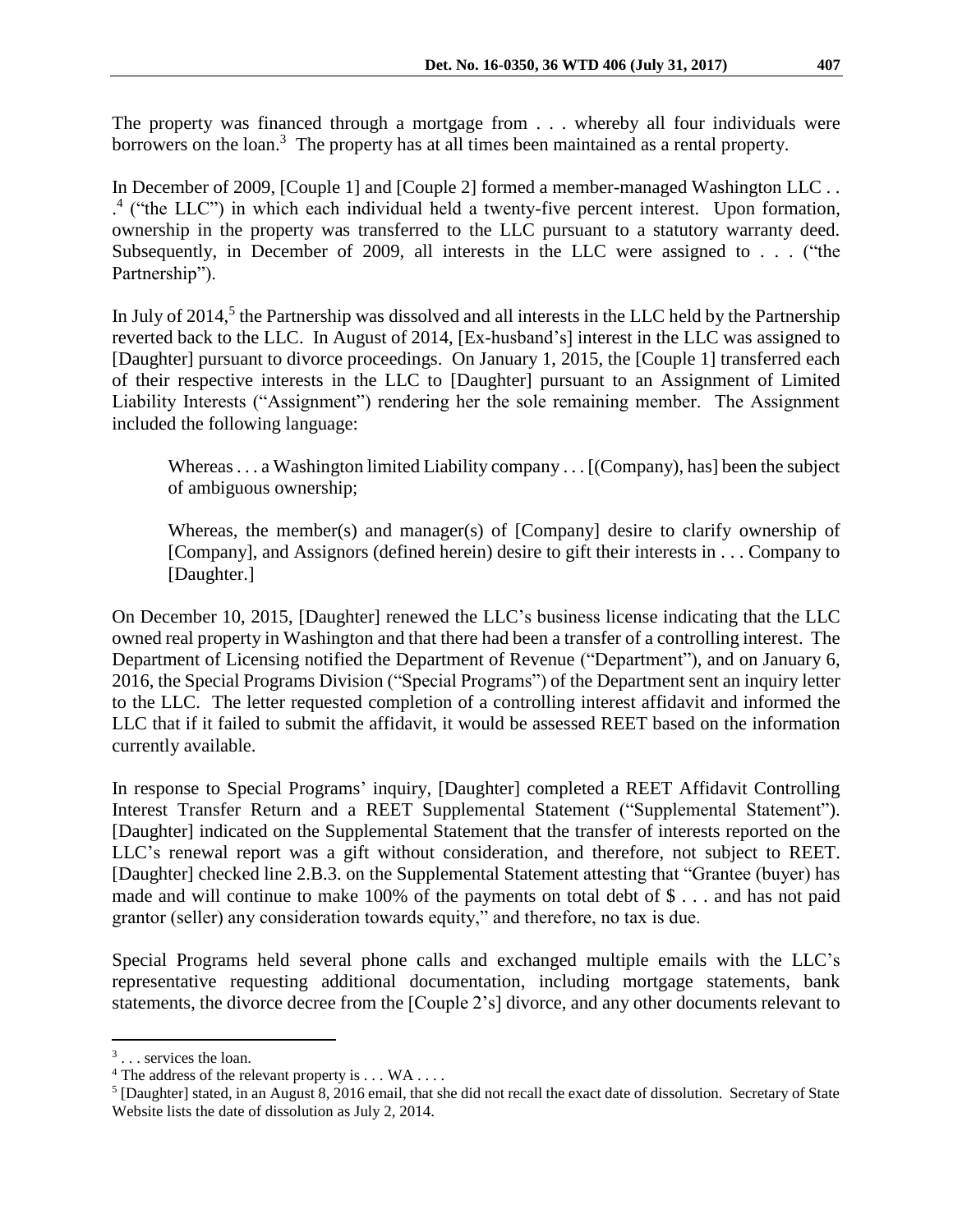the transfer of interests in the LLC. Through various exchanges with Special Programs, [Daughter] explained she did not believe the transfer of interests in the LLC was subject to REET based on the fact that [Couple 1] were still liable for the outstanding loan on the property and that there had been no change in who was making the mortgage payments.

On June 2, 2016, the Department assessed the  $LLC<sup>6</sup>$  \$ . . . in REET based on the total taxable value determined by the ... County Assessor for the 2016 tax year.<sup>7</sup> [Daughter] appealed the assessment on behalf of all parties and maintains the position that REET is not due because the transfer of interests was a gift.

[Daughter] provided additional details during the administrative review process regarding the relevant property to support her assertion that the transfer of interests in the LLC was a gift. [Daughter] explained that each month, the rental income from the property is deposited in a bank account in the LLC's name. Funds from this bank account are then used to pay the mortgage on the property. If there are insufficient funds in any given month to cover the mortgage, or any other expenses related to the property, [Daughter] deposits her own funds into the LLC's bank account to cover the shortfall. [Daughter] asserts that these facts remained the same both before and after [Couple 1] transferred their interests in the LLC to herself. [Daughter] asserts that all of these facts support her position that the transfer of interests in this case was a gift.

## ANALYSIS

Chapter 82.45 RCW imposes the REET on every sale of real estate in Washington. "[T]he term 'sale' has its ordinary meaning and includes any conveyance, grant, assignment, quitclaim, or transfer of the ownership of or title to real property . . . " RCW 82.45.010(1). The term "sale" also includes "the transfer or acquisition within any twelve-month period of a controlling interest in any entity with an interest in real property located in this state for a valuable consideration." RCW 82.45.010(2). As used in RCW Chapter 82.45, the term "controlling interest" means, in the case of a partnership, association, trust, or other entity, fifty percent or more of the capital, profits, or beneficial interest in such partnership, association, trust or other entity. RCW 82.45.033(2).

For controlling interest transfers, REET is measured by the "selling price." RCW 82.45.030(2) defines the "selling price" applicable to controlling interest transfers. It provides:

(2) If the sale is a transfer of a controlling interest in an entity with an interest in real property located in this state, the selling price shall be the true and fair value of the real property owned by the entity and located in this state. If the true and fair value of the real property located in this state cannot reasonably be determined, the selling price shall be determined according to subsection (4) of this section.

 $\overline{a}$ 

<sup>. . .</sup>

<sup>6</sup> Pursuant to RCW 82.45.033 the obligation to pay the REET may be enforced against the LLC in which a controlling interest is transferred, against the persons who acquired the controlling interest in the LLC, or against the person who transferred the controlling interest. In this case, the assessment was sent to the LLC, the transferors, and the transferee. <sup>7</sup> This total included tax of  $\$\dots$  interest of  $\$\dots$ , a delinquency penalty of  $\$\dots$ , and an assessment penalty of  $\$\dots$ 

<sup>. .</sup>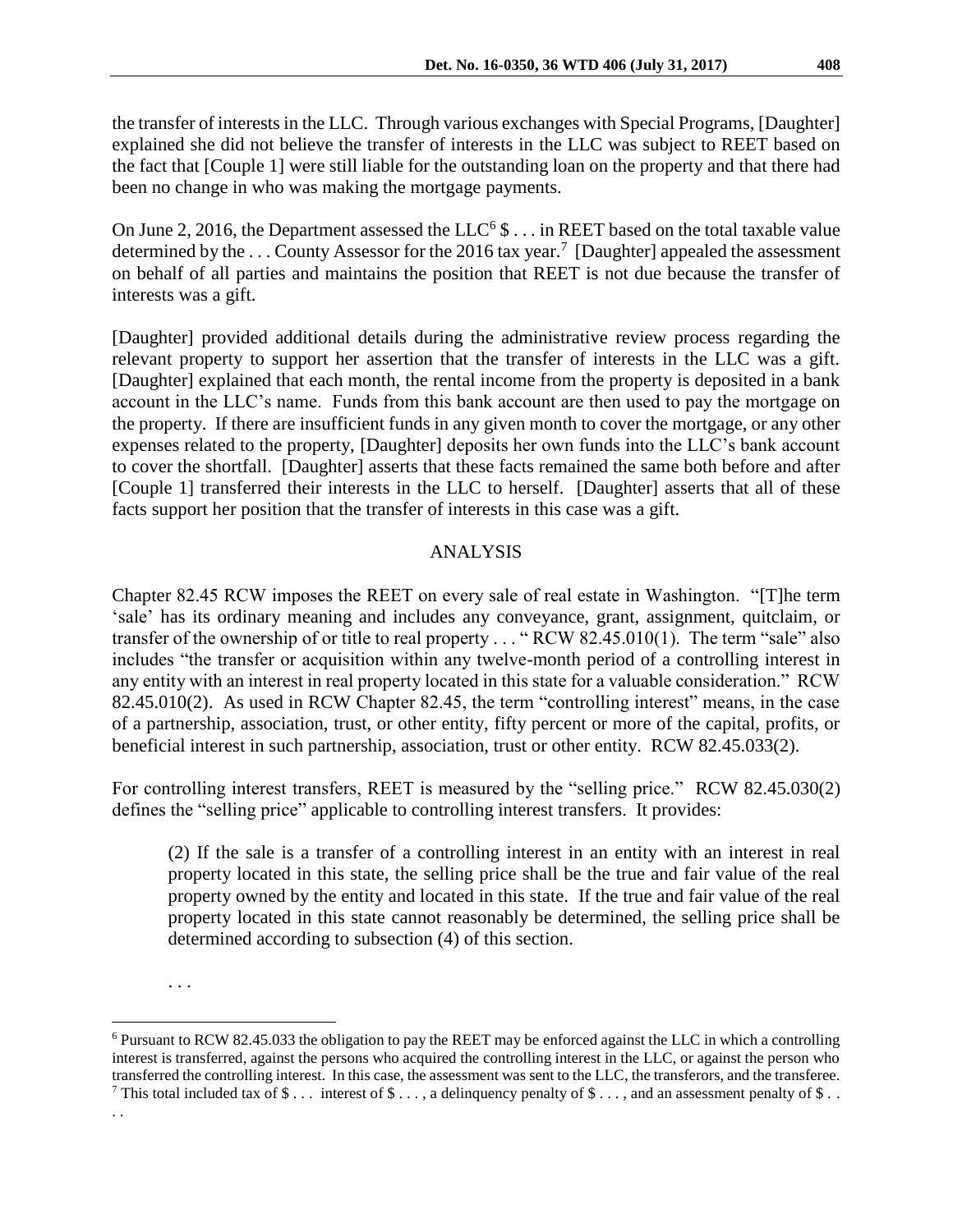(4) If the total consideration for the sale cannot be ascertained or the true and fair value of the property to be valued at the time of the sale cannot reasonably be determined, the market value assessment for the property maintained on the county property tax rolls at the time of the sale shall be used as the selling price.

Thus, in the transfer of a controlling interest in an entity, the value taxed is not the consideration paid, but rather, the value of the real estate owned by the entity. *See* 34 WTD 061 (2015) (citing *McFreeze Corp. v. Dep't of Revenue*, 102 Wn. App. 196, 6 P.3d 1187 (2000)).

[Daughter] does not dispute that the acquisition of a controlling interest in the LLC transpired.<sup>8</sup> However, [Daughter] asserts that [Couple 1's] transfer of their interests in the LLC to herself was a gift.

RCW 82.45.010(3)(a) excludes from the term "sale" a transfer by gift. WAC 458-61A-201 ("Rule 201") is the administrative rule that explains the REET gift exemption. Rule 201(1) explains as follows:

A gift of real property is a transfer for which there is *no consideration* given in return for granting an interest in the property. If consideration is given in return for the interest granted, then the transfer is not a gift, but a sale, and it is subject to the real estate excise tax to the extent of the consideration received.

(Emphasis added). The statutory definition of consideration is quite broad. RCW 82.45.030(3) defines consideration as:

As used in this section, "total consideration paid or contracted to be paid" includes money or anything of value, paid or delivered or contracted to be paid or delivered in return for the sale, and shall include the amount of any lien, mortgage, contract indebtedness, or other incumbrance, either given to secure the purchase price, or any part thereof, or remaining unpaid on such property at the time of sale.

Accordingly, if there is consideration exchanged, then the transfer is not a gift and the exemption is inapplicable. Rule 201(6) explains that consideration includes "monetary payments from the grantee toward underlying debt (such as a mortgage) on the property that was transferred, whether the payments are made toward existing or refinanced debt."

Rule 201(3) addresses assumption of debt. It states:

 $\overline{a}$ 

If the grantee agrees to assume payment of the grantor's debt on the property in return for the transfer, there is consideration, and the transfer is not exempt from tax.

<sup>8</sup> [Daughter] has not specifically challenged Special Program's use of the . . . County Assessor's taxable value for purposes of calculating the applicable REET. However, Special Programs sent [Daughter's] representative an email on March 28, 2016, stating that the correct measure for calculating the tax "would be 50% of the outstanding debt at the time of transfer." It is worth noting that this statement was incorrect, and that ultimately, the assessment was based on the correct measure.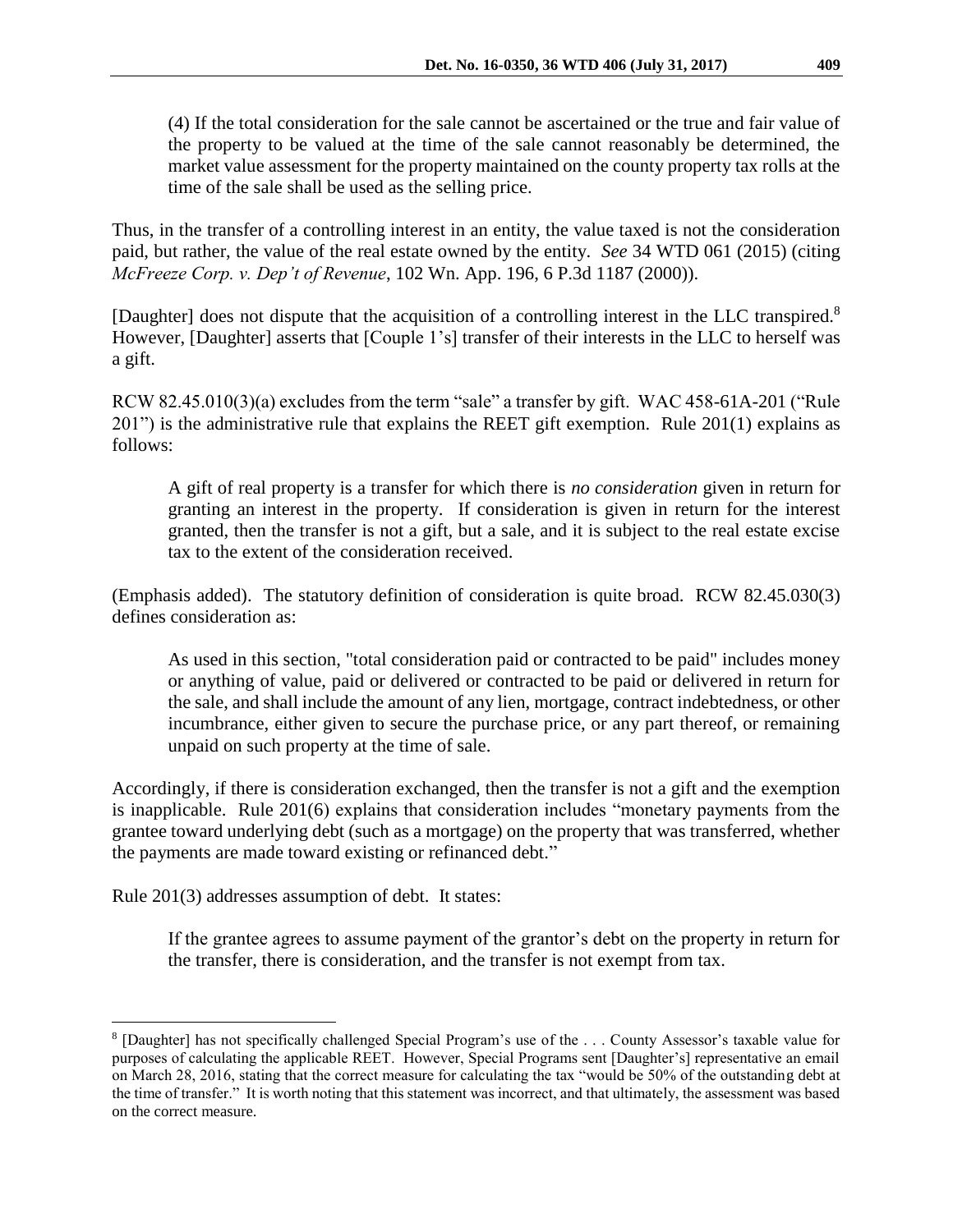Here, the transfer of controlling interest at issue involved an interest in an LLC that owns rental property. Rule 201(6)(f) provides the following example regarding a transfer of rental property:

Sue owns a rental property valued at \$200,000, with an underlying mortgage of \$175,000. Sue conveys the property to herself and Zack as tenants in common. Prior to the transfer, the rental income went to a bank account in Sue's name only, and she made the mortgage payments from that account. After the transfer, Zack's name is added to the bank account. The rental income is now deposited in the joint account, and the mortgage payments are made from that account. There is a rebuttable presumption that this is a taxable transaction, because this appears to be a business arrangement. As a business venture, one-half of the rental income now belongs to Zack, and is being contributed toward payment of the mortgage.

In this case, payments towards the outstanding debt on the property were made from an account where rents were deposited. With the transfer of the controlling interest in the LLC, the grantors, [Couple 1], relinquished their rights to any rental income and 100 percent of the rental income now belongs to the grantee, [Daughter]. From the time the property was transferred, [Daughter] has used the rental income to pay the mortgage for which [Couple 1] remains liable. The reduction of debt that [Couple 1] receives each month is consideration.

[Daughter] bases her position that the controlling interest transfer was a gift on the fact that there has been no change in the parties liable for the outstanding debt on the property or in the source of funds used to make mortgage payments. However, as exemplified by Rule 201(6)(f), these facts alone are insufficient to defeat the presumption of taxability in the case of rental properties. Like Zack in the example provided by Rule 201(6)(f), the controlling interest transfer in this case resulted in [Daughter] receiving rental income to which she was not previously entitled. Like Sue in the example in Rule 201(6)(f), [Couple 1] receives relief of debt from [Daughter's] contribution of the additional rental income she realized as a result of the transfer towards the outstanding mortgage.

Unlike the example in Rule 201(6)(f), the controlling interest transfer in this case did not result in a change to the holder of the bank account from which rental income flows in and out. The holder of the bank account in this case remains the LLC. However, before the controlling interest transfer, multiple members maintained control over the direction of rental income deposited in the LLC's bank account. Now, the control over the direction of the rental income is vested in a single member, [Daughter]. Like the rental income belonging to Zack in Rule  $201(6)(f)$ , the additional rental income belonging to [Daughter], as a result of the transfer, is directed towards payment of the mortgage. . . .

In summary, [Couple 1] received consideration for their transfer of controlling interests in the property to [Daughter]. With the transfer of interests in the LLC, [Couple 1] has no claim on the rental income received, which is used to make mortgage payments. [Daughter] continues to use the rental income from the property to make the mortgage payments, which remain a legal obligation of [Couple 1]. This relief of the amount due under the mortgage constitutes consideration. Thus, the transfer does not qualify for the gift exemption and REET is due. The